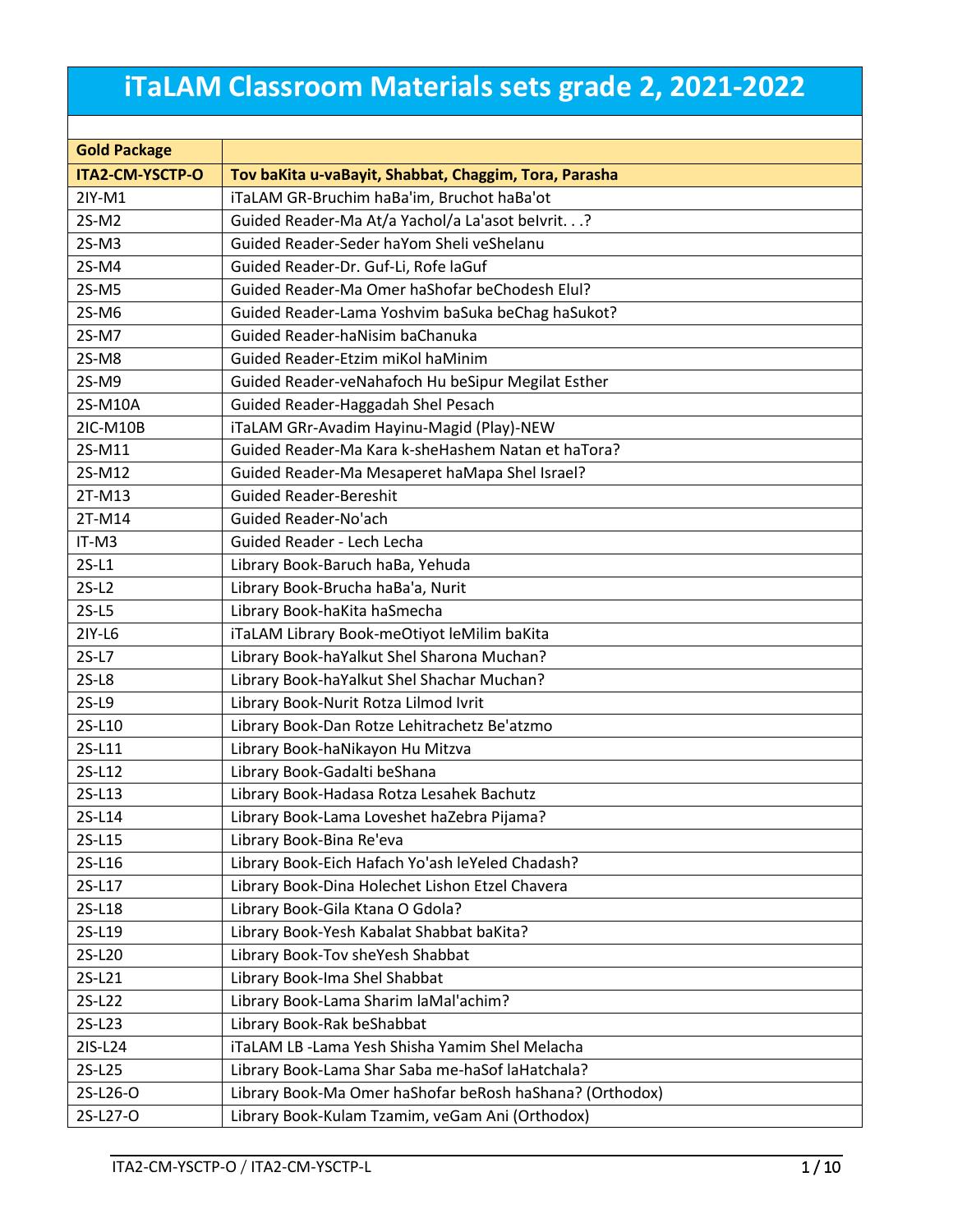| 2S-L28   | Library Book-Hadasa veArba'at haMinim                      |  |  |
|----------|------------------------------------------------------------|--|--|
| 2S-L29-O | Library Book-Lama Smechim beSimchat Tora? (Orthodox)       |  |  |
| 2S-L30   | Library Book-Yehuda haGadol veYehuda haKatan               |  |  |
| 2S-L31   | Library Book-Nurit ve-haNerot                              |  |  |
| 2S-L32   | Library Book-Chidot Im Otiyot                              |  |  |
| 2S-L33   | Library Book-Eifo haAyin beEtz haRimon?                    |  |  |
| 2S-L34   | Library Book-Yehuda ve-haShkediya                          |  |  |
| 2S-L35   | Library Book-veNahafoch Hu baKita                          |  |  |
| 2S-L36   | Library Book-leMa Hitchapsa haMem beFurim?                 |  |  |
| 2S-L37   | Library Book-haRa'ashan                                    |  |  |
| 2S-L38   | Library Book-Lama Hotzi Hashem Et Bnei Israel miMitzrayim? |  |  |
| 2S-L39   | Library Book-haAfikoman                                    |  |  |
| 2S-L40   | Library Book-Yom haAtzmaut Shel Yehuda                     |  |  |
| 2S-L41   | Library Book-haBakasha Shel Sharona                        |  |  |
| 2T-L43   | Library Book-Lama Matchila haTora baOt Bet?                |  |  |
| 2T-L44   | Library Book-Lama haYare'ach Katan ve-haShemesh Gdola?     |  |  |
| 2T-L45   | Library Book-haAdam heChaham                               |  |  |
| 2T-L46   | Library Book-Ma Amar Kain leHevel                          |  |  |
| 2T-L47   | Library Book-Lama Tziva Hashem Et No'ach La'asot Teiva?    |  |  |
| 2T-L48   | Library Book-No'ach baTeiva                                |  |  |
| 2T-L49   | Library Book-Keshet beAnan                                 |  |  |
| 2T-L50   | Library Book-Le'an Halchu beLech-Lecha?                    |  |  |
| 2T-L51   | Library Book-Lama Nifredu Avram veLot?                     |  |  |
| 2T-L52   | Library Book-Al Tira Avram                                 |  |  |
| $2S-P1$  | Project Book-Seder haYom Shel Shachar                      |  |  |
| $2S-P2$  | Project Book-Seder haYom Shel Sharona                      |  |  |
| $2S-P3$  | Project Book-Slicha, Shachar                               |  |  |
| $2S-P4$  | Project Book-Slicha, Sharona                               |  |  |
| $2S-PS$  | Project Book-Slicha, Chatul                                |  |  |
| $2S-PG$  | Project Book-Etz haGefen ve-haAnavim                       |  |  |
| $2S-PI$  | Project Book-Etz haTe'ena ve-haTe'enim                     |  |  |
| 2S-P8    | Project Book-Etz haZayit ve-haZeitim                       |  |  |
| 2S-P9    | Project Book-Eitz haTapuz ve-haTapuzim                     |  |  |
| 2S-P10   | Project Book-Etz haDuvdevan ve-haDuvdevanim                |  |  |
| $2P-B6$  | Big Book-Parashot Bereshit - Part 1                        |  |  |
| $2P-B7$  | Big Book-Parashot Bereshit - Part 2                        |  |  |
| $2P-B8$  | Big Book-Parashot Shmot - Part 1                           |  |  |
| $2P-B9$  | Big Book-Parashot Shmot - Part 2                           |  |  |
| 2P-B10   | Big Book-Parashot vaYikra u-veMidbar - Part 1              |  |  |
| 2P-B11   | Big Book-Parashot vaYikra u-veMidbar - Part 2              |  |  |
| 2P-B12   | Big Book-Parashot vaYikra u-veMidbar - Part 3              |  |  |
| 2SEP1-A  | Poster - Luach haOtiyot (Alef Bet)-Sheet A                 |  |  |
| 2SEP1-B  | Poster - Luach haOtiyot (Alef Bet)-Sheet B                 |  |  |
| 2SEP1-C  | Poster- Luach haOtiyot (Alef Bet)-Sheet C                  |  |  |
| 2SEP3-A  | Poster-Mi baKita?-Sheet A                                  |  |  |
| 2SEP3-B  | Poster-Mi baKita?-Sheet B                                  |  |  |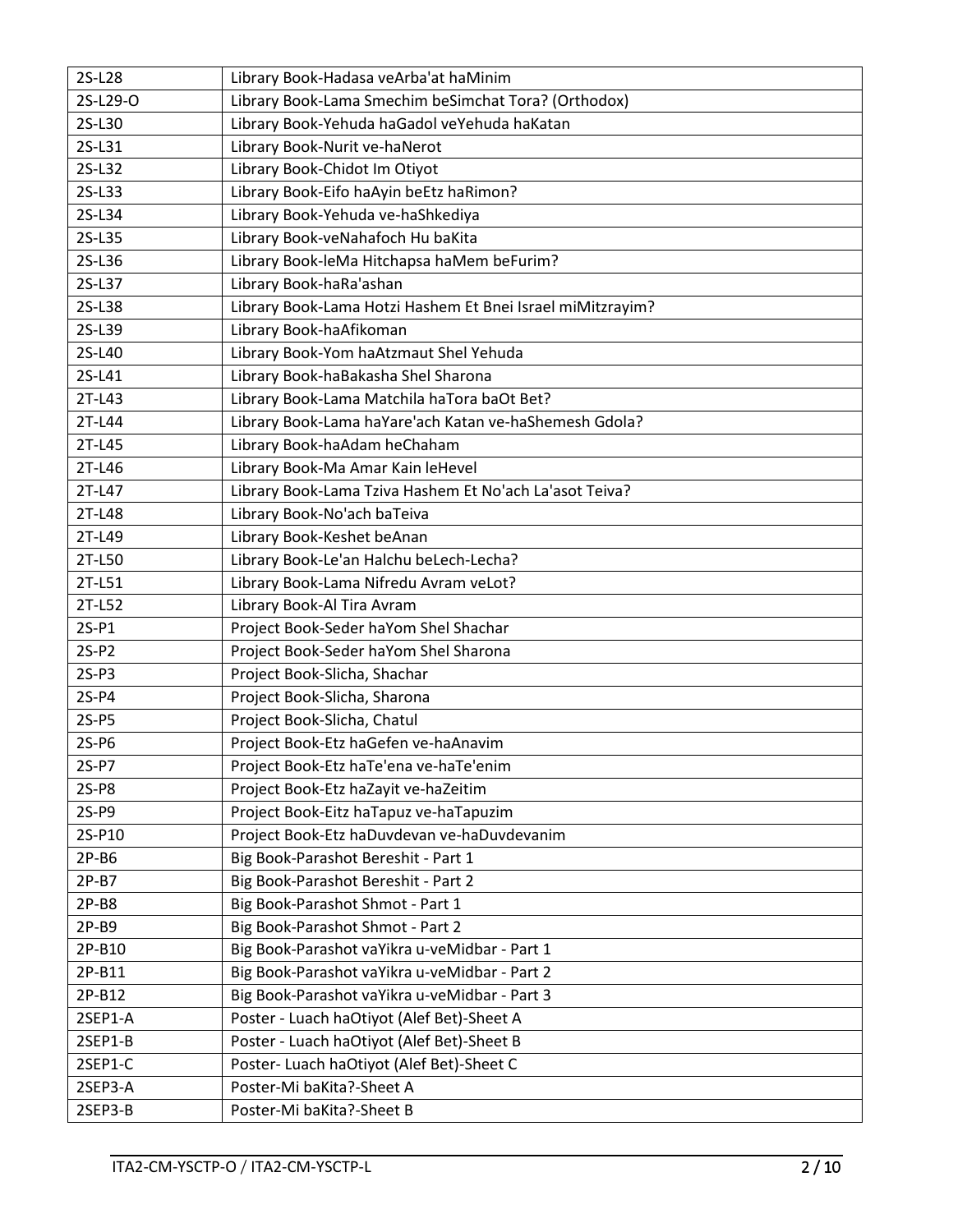| 2SEP3-C         | Poster-Mi baKita?-Sheet C                                  |  |  |
|-----------------|------------------------------------------------------------|--|--|
| 2IEP3-D         | iTaLAM Poster-Mi baKita?-Sheet D                           |  |  |
| 2SEP3-E         | Poster-Mi baKita?-Sheet E                                  |  |  |
| 2SEP4-A         | Poster-Ma haTa'arich Hayom?-Sheet A                        |  |  |
| 2SEP4-B         | Poster-Ma haTa'arich Hayom?-Sheet B                        |  |  |
| 2SEP5-A         | Poster-Eich Hayom Bachutz?-Sheet A                         |  |  |
| 2SEP5-B         | Poster-Eich Hayom Bachutz?-Sheet B                         |  |  |
| 2SEP5-C         | Poster-Eich Hayom Bachutz?-Sheet C                         |  |  |
| 2SEP6-A         | Poster-Eich Lomdim?-Sheet A                                |  |  |
| 2SEP6-B         | Poster-Eich Lomdim?-Sheet B                                |  |  |
| 1IP-9A          | iTaLAM Poster-Ma haTzeva? (Masculine)-Sheet A              |  |  |
| $1P-9B$         | Poster-Ma haTzeva? (Feminine)-Sheet B                      |  |  |
| $1P-9C$         | Poster-Ma haTzeva? - Sheet C                               |  |  |
| 2SEP8-A         | Poster-Luach Hove (Hebrew Grammar-Present Tense)-Sheet A   |  |  |
| 2SEP8-B         | Poster-Luach Hove (Hebrew Grammar-Present Tense)-Sheet B   |  |  |
| 2SEP9-A         | Poster-Luach Avar (Hebrew Grammar-Past Tense)-Sheet A      |  |  |
| 2SEP9-B         | Poster-Luach Avar (Hebrew Grammar-Past Tense)-Sheet B      |  |  |
| 2SEP11-A        | Poster - Sha'arei Shabbat-Sheet A                          |  |  |
| 2SEP11O-B       | Poster - Sha'arei Shabbat-Sheet B-Orthodox                 |  |  |
| 2SEP11O-C       | Poster - Sha'arei Shabbat-Sheet C-Orthodox                 |  |  |
| 2SEP12-A        | Poster - Israel Map-Sheet A                                |  |  |
| 2SEP12-B        | Poster - Israel Map-Sheet B                                |  |  |
| 2SEP12-C        | Poster - Israel Map-Sheet C                                |  |  |
| 2SEP13-A        | Poster - Kav haZman (Timeline)-Sheet A                     |  |  |
| 21EP13-B        | iTaLAM Poster - Kav haZman (Timeline)-Sheet B              |  |  |
| 2TEP14          | Poster - me-haTora laKita (From Biblical to Modern Hebrew) |  |  |
| 2PEP17-A        | Poster-Parashat haShavua-Sheet A                           |  |  |
| 2PEP17-B        | Poster-Parashat haShavua-Sheet B                           |  |  |
| 2PEP17-C        | Poster-Parashat haShavua-Sheet C                           |  |  |
| 2SET1-A         | Titles-Holiday Strips-Sheet 1                              |  |  |
| 2SET1-B         | Titles-Holiday Strips-Sheet 2                              |  |  |
| 2SET1-C         | Titles-Holiday Strips-Sheet 3                              |  |  |
| 2SET1-D         | Titles-Holiday Strips & Tov baKita-Sheet 4                 |  |  |
| IEP-1A          | iTaLAM-Eich Lomdim baMachshev Poster                       |  |  |
| IEP-1B          | iTaLAM-Eich Lomdim baMachshev Cards                        |  |  |
| 2S-EBP1-A-1,2   | Big Pictures-Tov baKita-Sheets 1,2                         |  |  |
| 2S-EBP1-A-3,4   | Big Pictures-Tov baKita-Sheets 3,4                         |  |  |
| 2S-EBP1-A-5,6   | Big Pictures-Tov baKita-Sheets 5,6                         |  |  |
| 2S-EBP1-A-7,8   | Big Pictures-Tov baKita-Sheets 7,8                         |  |  |
| 2S-EBP1-A-9,10  | Big Pictures-Tov baKita-Sheets 9,10                        |  |  |
| 2S-EBP1-A-11,12 | Big Pictures-Tov baKita-Sheets 11,12                       |  |  |
| 2S-EBP1-A-13,14 | Big Pictures-Tov baKita-Sheets 13,14                       |  |  |
| 2S-EBP1-B-1,2   | Big Pictures-Shana Tova & Chanuka - Sheets 1,2             |  |  |
| 2S-EBP1-B-3,4   | Big Pictures-Shana Tova & Chanuka - Sheets 3,4             |  |  |
| 2S-EBP1-B-5,6   | Big Pictures-Shana Tova & Chanuka - Sheets 5,6             |  |  |
| 2S-EBP1-B-7,8   | Big Pictures-Shana Tova & Chanuka - Sheets 7,8             |  |  |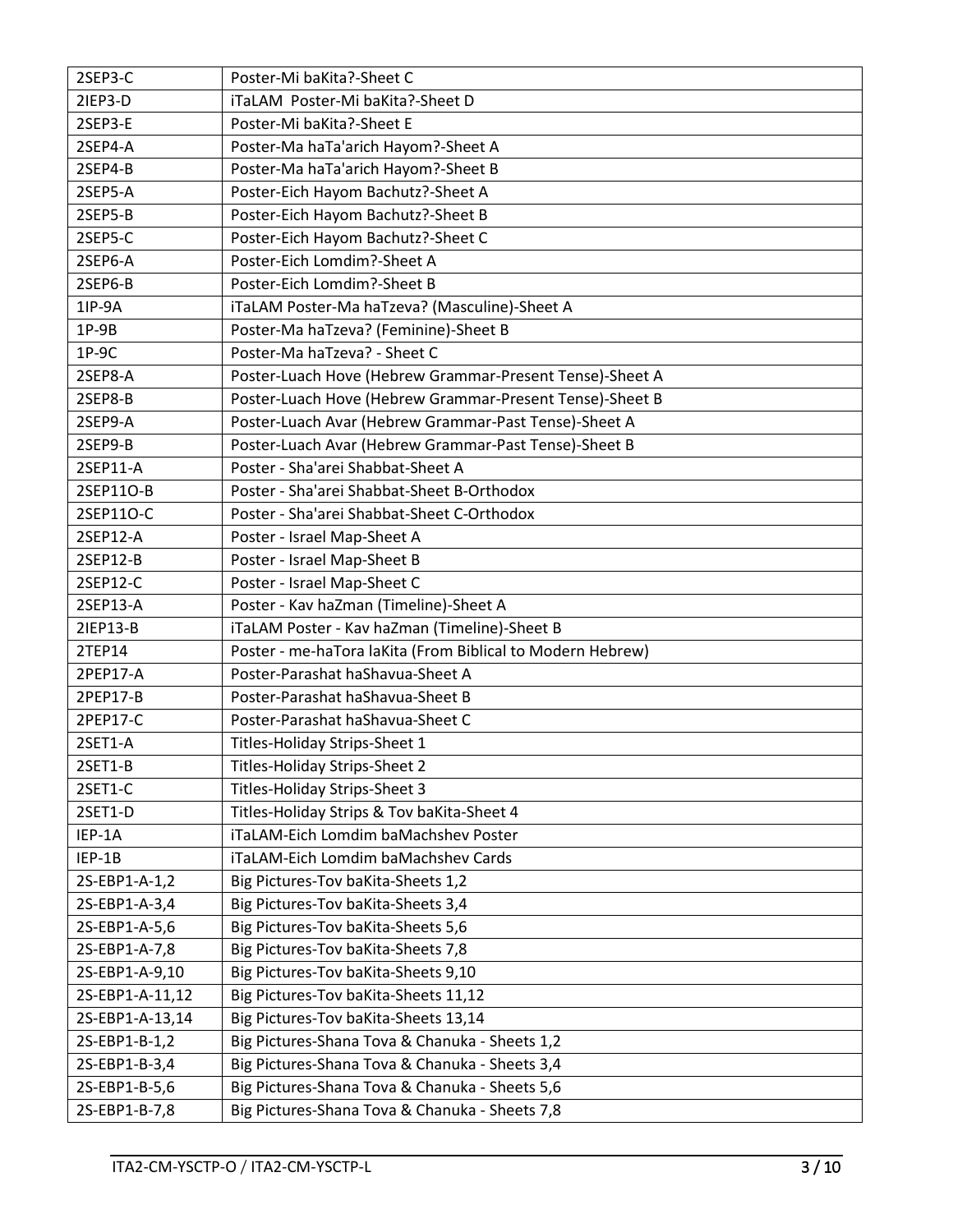| 2S-EBP1C-1,2    | Big Pictures-Tu biShvat & Purim - Sheets 1,2     |
|-----------------|--------------------------------------------------|
| 2S-EBP1C-3,4    | Big Pictures-Tu biShvat & Purim - Sheets 3,4     |
| 2S-EBP1C-5,6    | Big Pictures-Tu biShvat & Purim - Sheets 5,6     |
| 2S-EBP1C-7,8    | Big Pictures-Tu biShvat & Purim - Sheets 7,8     |
| 2S-EBP1C-9-11   | Big Pictures-Tu biShvat & Purim - Sheets 9,10,11 |
| 2S-EBP1C-12-15  | Big Pictures-Tu biShvat & Purim - Sheets 12-15   |
| 2S-EBP1D-SHEET1 | Big Pictures-Pesach & Shavuot - Sheet 1          |
| 2S-EBP1D-SHEET2 | Big Pictures-Pesach & Shavuot - Sheet 2          |
| 2S-EBP1D-SHEET3 | Big Pictures-Pesach & Shavuot - Sheet 3          |
| 2S-EBP1D-SHEET4 | Big Pictures-Pesach & Shavuot - Sheet 4          |
| 2S-EBP1D-SHEET5 | Big Pictures-Pesach & Shavuot - Sheet 5          |
| 2S-EBP1D-SHEET6 | Big Pictures-Pesach & Shavuot - Sheet 6          |
| 2S-EBP1D-SHEET7 | Big Pictures-Pesach & Shavuot - Sheet 7          |
| 2S-EBP1E-SHEET1 | Big Pictures-Israel - Sheet 1                    |
| 2S-EBP1E-SHEET2 | Big Pictures-Israel - Sheet 2                    |
| 2T-EBP2-1,2     | Big Pictures - Tora - Bereshit-Sheets 1,2        |
| 2T-EBP2-3,4     | Big Pictures - Tora - Bereshit-Sheets 3,4        |
| 2T-EBP2-5,6     | Big Pictures - Tora - Bereshit-Sheets 5,6        |
| 2T-EBP2-7,8     | Big Pictures - Tora - Bereshit-Sheets 7,8        |
| 2T-EBP2-9,10    | Big Pictures - Tora - Bereshit-Sheets 9,10       |
| 2T-EBP2-11,12   | Big Pictures - Tora - Bereshit-Sheets 11,12      |
| 2T-EBP2-13,14   | Big Pictures - Tora - Bereshit-Sheets 13,14      |
| 2T-EBP2-15,16   | Big Pictures - Tora - Bereshit-Sheets 15,16      |
| 2T-EBP2-17,18   | Big Pictures - Tora - Bereshit-Sheets 17,18      |
| 2T-EBP2-19,20   | Big Pictures - Tora - Bereshit-Sheets 19,20      |
| 2T-EBP2-21,22   | Big Pictures - Tora - Bereshit-Sheets 21,22      |
| 2T-EBP2-23,24   | Big Pictures - Tora - Bereshit-Sheets 23,24      |
| 2T-EBP2-25,26   | Big Pictures - Tora - Bereshit-Sheets 25,26      |
| 2T-EBP2-27,28   | Big Pictures - Tora - Bereshit-Sheets 27,28      |
| 2T-EBP2-29,30   | Big Pictures - Tora - Bereshit-Sheets 29,30      |
| 2T-EBP2-31,32   | Big Pictures - Tora - Bereshit-Sheets 31,32      |
| 2T-EBP2-33,34   | Big Pictures - Tora - Bereshit-Sheets 33,34      |
| 2T-EBP2-35,36   | Big Pictures - Tora - Bereshit-Sheets 35,36      |
| 2T-EBP2-37,38   | Big Pictures - Tora - Bereshit-Sheets 37,38      |
| 2T-EBP2-39,40   | Big Pictures - Tora - Bereshit-Sheets 39,40      |
| 2T-EBP2-41,42   | Big Pictures - Tora - Bereshit-Sheets 41,42      |
| 2T-EBP2-43,44   | Big Pictures - Tora - Bereshit-Sheets 43,44      |
| 2T-EBP2-45,46   | Big Pictures - Tora - Bereshit-Sheets 45,46      |
| 2T-EBP3-1,2     | Big Pictures - Tora - No'ach-Sheets 1,2          |
| 2T-EBP3-3,4     | Big Pictures - Tora - No'ach-Sheets 3,4          |
| 2T-EBP3-5,6     | Big Pictures - Tora - No'ach-Sheets 5,6          |
| 2T-EBP3-7,8     | Big Pictures - Tora - No'ach-Sheets 7,8          |
| 2T-EBP3-9,10    | Big Pictures - Tora - No'ach-Sheets 9,10         |
| 2T-EBP3-11,12   | Big Pictures - Tora - No'ach-Sheets 11,12        |
| 2T-EBP3-13,14   | Big Pictures - Tora - No'ach-Sheets 13,14        |
| 2T-EBP3-15,16   | Big Pictures - Tora - No'ach-Sheets 15,16        |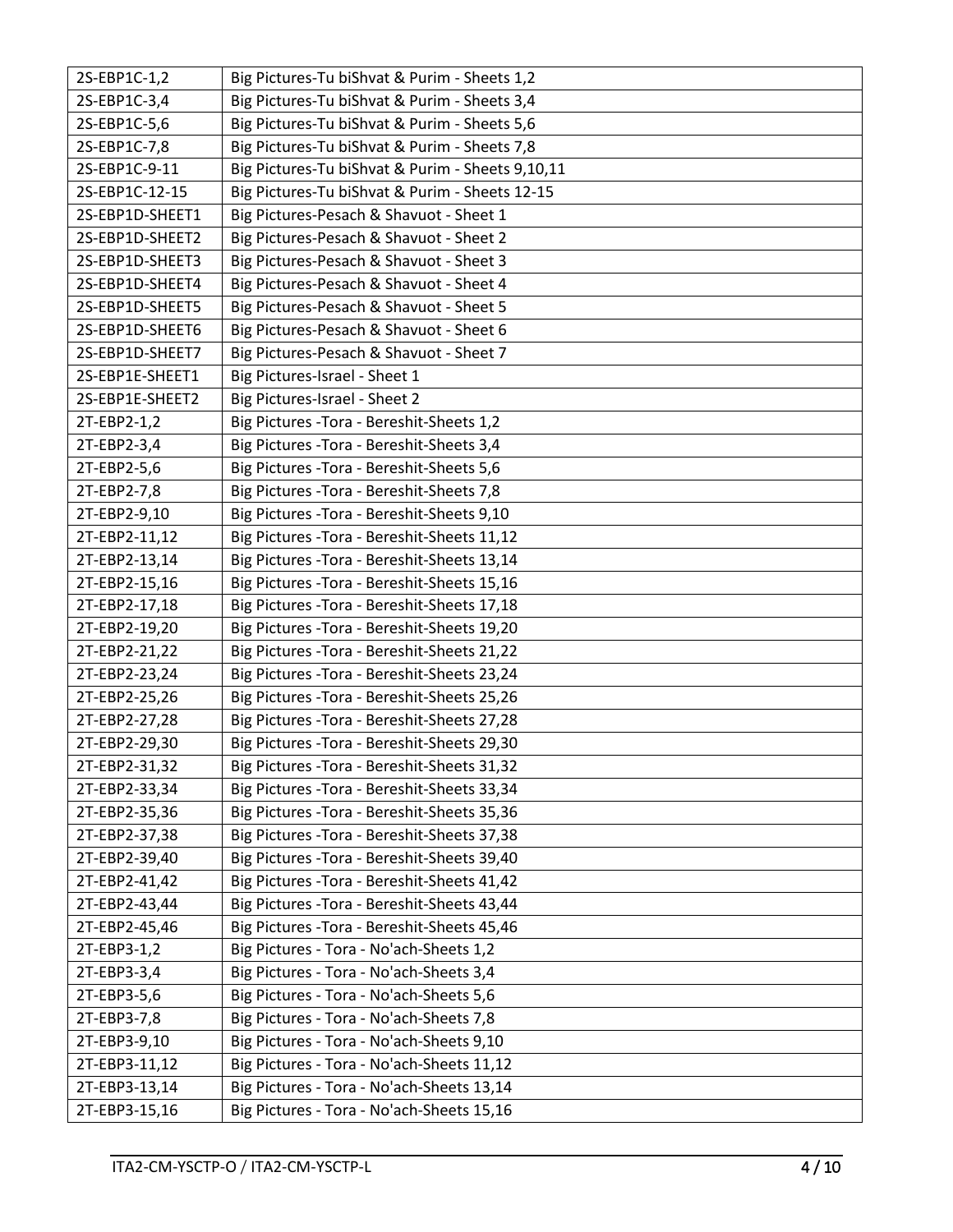| 2T-EBP3-17,18          |                                                   | Big Pictures - Tora - No'ach-Sheets 17,18             |          |
|------------------------|---------------------------------------------------|-------------------------------------------------------|----------|
| 2T-EBP3-19,20          |                                                   | Big Pictures - Tora - No'ach-Sheets 19,20             |          |
| 2T-EBP3-21,22          |                                                   | Big Pictures - Tora - No'ach-Sheets 21,22             |          |
| 2T-EBP3-23,24          | Big Pictures - Tora - No'ach-Sheets 23,24         |                                                       |          |
| 2T-EBP3-25,26          |                                                   | Big Pictures - Tora - No'ach-Sheets 25,26             |          |
| 2T-EBP3-27,28          |                                                   | Big Pictures - Tora - No'ach-Sheets 27,28             |          |
| 2T-EBP3-29,30          |                                                   | Big Pictures - Tora - No'ach-Sheets 29,30             |          |
| 2T-EBP3-31,32          |                                                   | Big Pictures - Tora - No'ach-Sheets 31,32             |          |
| 2T-EBP3-33,34          |                                                   | Big Pictures - Tora - No'ach-Sheets 33,34             |          |
| 2T-EBP4-1,2            |                                                   | Big Pictures - Tora - Lech Lecha-Sheets 1,2           |          |
| 2T-EBP4-3,4            |                                                   | Big Pictures - Tora - Lech Lecha-Sheets 3,4           |          |
| 2T-EBP4-5,6            |                                                   | Big Pictures - Tora - Lech Lecha-Sheets 5,6           |          |
| 2T-EBP4-7,8            |                                                   | Big Pictures - Tora - Lech Lecha-Sheets 7,8           |          |
| 2T-EBP4-9,10           |                                                   | Big Pictures - Tora - Lech Lecha-Sheets 9,10          |          |
| 2T-EBP4-11,12          |                                                   | Big Pictures - Tora - Lech Lecha-Sheets 11,12         |          |
| 2T-EBP4-13,14          |                                                   | Big Pictures - Tora - Lech Lecha-Sheets 13,14         |          |
| 2T-EBP4-15,16          | Big Pictures - Tora - Lech Lecha-Sheets 15,16     |                                                       |          |
| 2T-EBP4-17,18          | Big Pictures - Tora - Lech Lecha-Sheets 17,18     |                                                       |          |
| 2T-EBP4-19,20          | Big Pictures - Tora - Lech Lecha-Sheets 19,20     |                                                       |          |
| 2T-EBP4-21,22          | Big Pictures - Tora - Lech Lecha-Sheets 21,22     |                                                       |          |
| 2T-EBP4-23,24          | Big Pictures - Tora - Lech Lecha-Sheets 23,24     |                                                       |          |
| 2T-EBP4-25,26          | Big Pictures - Tora - Lech Lecha-Sheets 25,26     |                                                       |          |
| 2T-EBP4-27,28          | Big Pictures - Tora - Lech Lecha-Sheets 27,28     |                                                       |          |
| 2T-EBP4-29,30          | Big Pictures - Tora - Lech Lecha-Sheets 29,30     |                                                       |          |
| 2T-EBP4-31,32          | Big Pictures - Tora - Lech Lecha-Sheets 31,32     |                                                       |          |
| 2T-EBP4-33,34          | Big Pictures - Tora - Lech Lecha-Sheets 33,34     |                                                       |          |
| <b>TOTAL</b>           | <b>Lamination</b><br><b>30% Discount</b>          |                                                       |          |
| \$1,717.00             |                                                   | \$1,201.90                                            | \$405.90 |
|                        |                                                   |                                                       |          |
| <b>Gold Package</b>    |                                                   |                                                       |          |
| <b>ITA2-CM-YSCTP-L</b> |                                                   | Tov baKita u-vaBayit, Shabbat, Chaggim, Tora, Parasha |          |
| 2IY-M1                 | iTaLAM GR-Bruchim haBa'im, Bruchot haBa'ot        |                                                       |          |
| 2S-M2                  | Guided Reader-Ma At/a Yachol/a La'asot belvrit.?  |                                                       |          |
| $2S-M3$                | Guided Reader-Seder haYom Sheli veShelanu         |                                                       |          |
| 2S-M4                  | Guided Reader-Dr. Guf-Li, Rofe laGuf              |                                                       |          |
| 2S-M5                  | Guided Reader-Ma Omer haShofar beChodesh Elul?    |                                                       |          |
| 2S-M6                  | Guided Reader-Lama Yoshvim baSuka beChag haSukot? |                                                       |          |
| 2S-M7                  | Guided Reader-haNisim baChanuka                   |                                                       |          |
| 2S-M8                  | Guided Reader-Etzim miKol haMinim                 |                                                       |          |
| 2S-M9                  |                                                   | Guided Reader-veNahafoch Hu beSipur Megilat Esther    |          |
| 2S-M10A                |                                                   | Guided Reader-Haggadah Shel Pesach                    |          |
| 2IC-M10B               |                                                   | iTaLAM GRr-Avadim Hayinu-Magid (Play)-NEW             |          |

2T-M14 Guided Reader-No'ach

2S-M11 Guided Reader-Ma Kara k-sheHashem Natan et haTora?

2S-M12 Guided Reader-Ma Mesaperet haMapa Shel Israel?<br>2T-M13 Guided Reader-Bereshit Guided Reader-Bereshit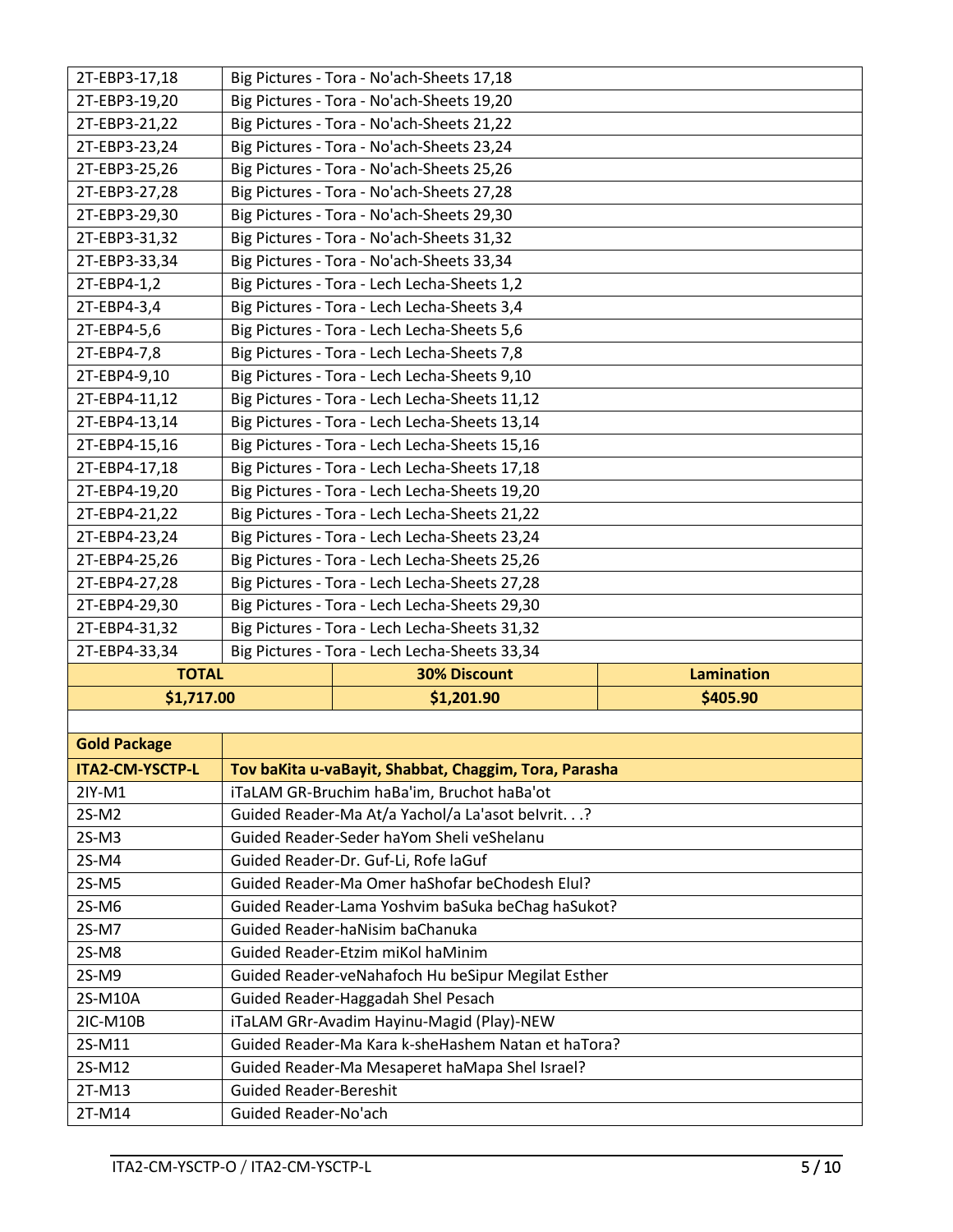| IT-M3    | Guided Reader - Lech Lecha                                 |  |  |
|----------|------------------------------------------------------------|--|--|
| $2S-L1$  | Library Book-Baruch haBa, Yehuda                           |  |  |
| $2S-L2$  | Library Book-Brucha haBa'a, Nurit                          |  |  |
| $2S-L5$  | Library Book-haKita haSmecha                               |  |  |
| 2IY-L6   | iTaLAM Library Book-meOtiyot leMilim baKita                |  |  |
| $2S-L7$  | Library Book-haYalkut Shel Sharona Muchan?                 |  |  |
| $2S-L8$  | Library Book-haYalkut Shel Shachar Muchan?                 |  |  |
| $2S-L9$  | Library Book-Nurit Rotza Lilmod Ivrit                      |  |  |
| 2S-L10   | Library Book-Dan Rotze Lehitrachetz Be'atzmo               |  |  |
| 2S-L11   | Library Book-haNikayon Hu Mitzva                           |  |  |
| 2S-L12   | Library Book-Gadalti beShana                               |  |  |
| 2S-L13   | Library Book-Hadasa Rotza Lesahek Bachutz                  |  |  |
| 2S-L14   | Library Book-Lama Loveshet haZebra Pijama?                 |  |  |
| 2S-L15   | Library Book-Bina Re'eva                                   |  |  |
| 2S-L16   | Library Book-Eich Hafach Yo'ash leYeled Chadash?           |  |  |
| 2S-L17   | Library Book-Dina Holechet Lishon Etzel Chavera            |  |  |
| 2S-L18   | Library Book-Gila Ktana O Gdola?                           |  |  |
| 2S-L19   | Library Book-Yesh Kabalat Shabbat baKita?                  |  |  |
| 2S-L20   | Library Book-Tov sheYesh Shabbat                           |  |  |
| 2S-L21   | Library Book-Ima Shel Shabbat                              |  |  |
| 2S-L22   | Library Book-Lama Sharim laMal'achim?                      |  |  |
| 2S-L23   | Library Book-Rak beShabbat                                 |  |  |
| 2IS-L24  | iTaLAM LB - Lama Yesh Shisha Yamim Shel Melacha            |  |  |
| 2S-L25   | Library Book-Lama Shar Saba me-haSof laHatchala?           |  |  |
| 2S-L26-C | Library Book-Ma Omer haShofar beRosh haShana? (Liberal)    |  |  |
| 2S-L27-C | Library Book-Kulam Tzamim, veGam Ani (Liberal)             |  |  |
| 2S-L28   | Library Book-Hadasa veArba'at haMinim                      |  |  |
| 2S-L29-C | Library Book-Lama Smechim beSimchat Tora? (Liberal)        |  |  |
| 2S-L30   | Library Book-Yehuda haGadol veYehuda haKatan               |  |  |
| 2S-L31   | Library Book-Nurit ve-haNerot                              |  |  |
| 2S-L32   | Library Book-Chidot Im Otiyot                              |  |  |
| 2S-L33   | Library Book-Eifo haAyin beEtz haRimon?                    |  |  |
| 2S-L34   | Library Book-Yehuda ve-haShkediya                          |  |  |
| 2S-L35   | Library Book-veNahafoch Hu baKita                          |  |  |
| 2S-L36   | Library Book-leMa Hitchapsa haMem beFurim?                 |  |  |
| 2S-L37   | Library Book-haRa'ashan                                    |  |  |
| 2S-L38   | Library Book-Lama Hotzi Hashem Et Bnei Israel miMitzrayim? |  |  |
| 2S-L39   | Library Book-haAfikoman                                    |  |  |
| 2S-L40   | Library Book-Yom haAtzmaut Shel Yehuda                     |  |  |
| 2S-L41   | Library Book-haBakasha Shel Sharona                        |  |  |
| 2T-L43   | Library Book-Lama Matchila haTora baOt Bet?                |  |  |
| 2T-L44   | Library Book-Lama haYare'ach Katan ve-haShemesh Gdola?     |  |  |
| 2T-L45   | Library Book-haAdam heChaham                               |  |  |
| 2T-L46   | Library Book-Ma Amar Kain leHevel                          |  |  |
| 2T-L47   | Library Book-Lama Tziva Hashem Et No'ach La'asot Teiva?    |  |  |
| 2T-L48   | Library Book-No'ach baTeiva                                |  |  |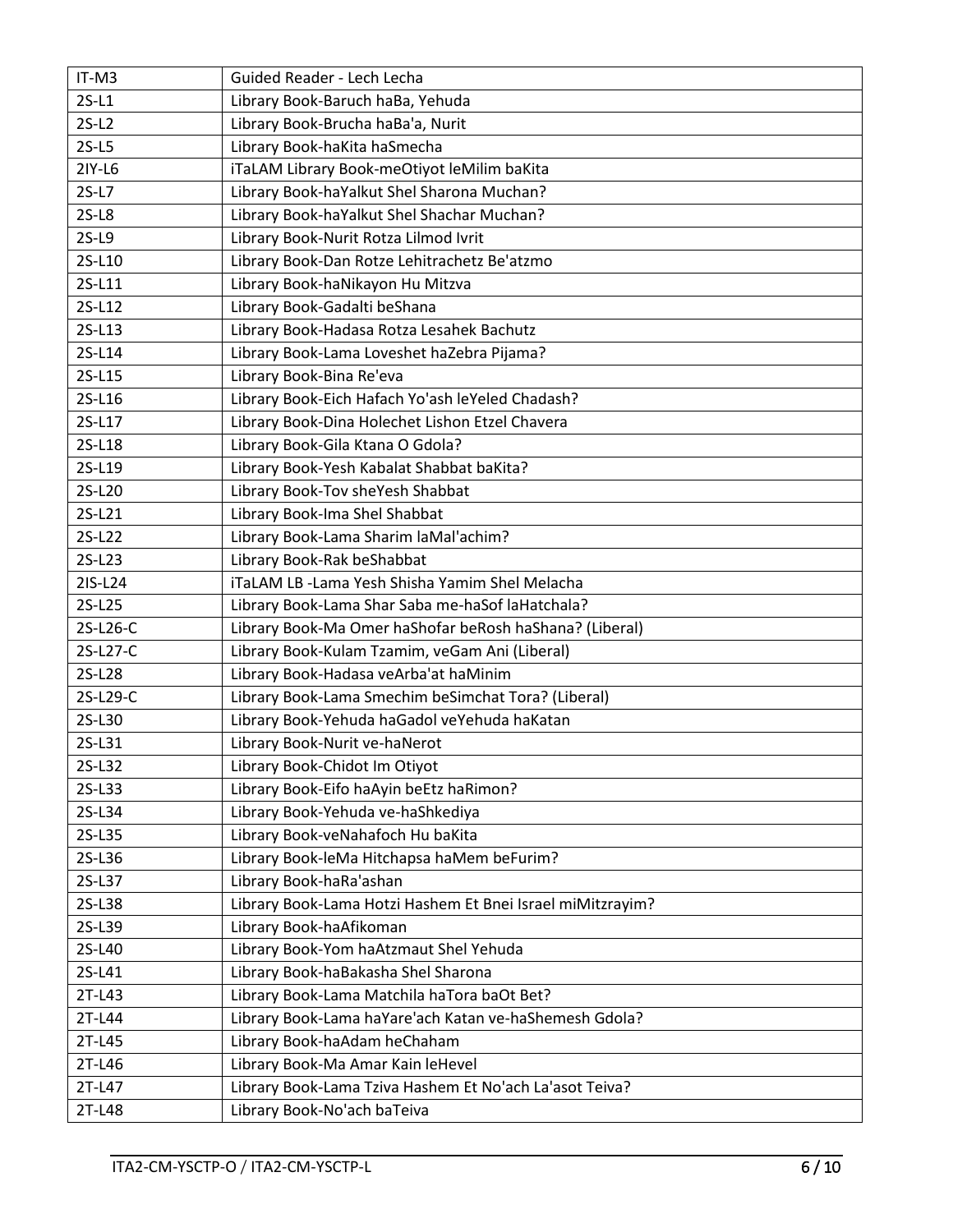| 2T-L49    | Library Book-Keshet beAnan                               |  |  |
|-----------|----------------------------------------------------------|--|--|
| 2T-L50    | Library Book-Le'an Halchu beLech-Lecha?                  |  |  |
| 2T-L51    | Library Book-Lama Nifredu Avram veLot?                   |  |  |
| 2T-L52    | Library Book-Al Tira Avram                               |  |  |
| $2S-P1$   | Project Book-Seder haYom Shel Shachar                    |  |  |
| $2S-P2$   | Project Book-Seder haYom Shel Sharona                    |  |  |
| $2S-P3$   | Project Book-Slicha, Shachar                             |  |  |
| $2S-P4$   | Project Book-Slicha, Sharona                             |  |  |
| $2S-P5$   | Project Book-Slicha, Chatul                              |  |  |
| 2S-P6     | Project Book-Etz haGefen ve-haAnavim                     |  |  |
| 2S-P7     | Project Book-Etz haTe'ena ve-haTe'enim                   |  |  |
| 2S-P8     | Project Book-Etz haZayit ve-haZeitim                     |  |  |
| 2S-P9     | Project Book-Eitz haTapuz ve-haTapuzim                   |  |  |
| 2S-P10    | Project Book-Etz haDuvdevan ve-haDuvdevanim              |  |  |
| $2P-B6$   | Big Book-Parashot Bereshit - Part 1                      |  |  |
| $2P-B7$   | Big Book-Parashot Bereshit - Part 2                      |  |  |
| $2P-B8$   | Big Book-Parashot Shmot - Part 1                         |  |  |
| $2P-B9$   | Big Book-Parashot Shmot - Part 2                         |  |  |
| 2P-B10    | Big Book-Parashot vaYikra u-veMidbar - Part 1            |  |  |
| 2P-B11    | Big Book-Parashot vaYikra u-veMidbar - Part 2            |  |  |
| 2P-B12    | Big Book-Parashot vaYikra u-veMidbar - Part 3            |  |  |
| 2SEP1-A   | Poster - Luach haOtiyot (Alef Bet)-Sheet A               |  |  |
| 2SEP1-B   | Poster - Luach haOtiyot (Alef Bet)-Sheet B               |  |  |
| 2SEP1-C   | Poster- Luach haOtiyot (Alef Bet)-Sheet C                |  |  |
| 2SEP3-A   | Poster-Mi baKita?-Sheet A                                |  |  |
| 2SEP3-B   | Poster-Mi baKita?-Sheet B                                |  |  |
| 2SEP3-C   | Poster-Mi baKita?-Sheet C                                |  |  |
| 2IEP3-D   | iTaLAM Poster-Mi baKita?-Sheet D                         |  |  |
| 2SEP3-E   | Poster-Mi baKita?-Sheet E                                |  |  |
| 2SEP4-A   | Poster-Ma haTa'arich Hayom?-Sheet A                      |  |  |
| 2SEP4-B   | Poster-Ma haTa'arich Hayom?-Sheet B                      |  |  |
| 2SEP5-A   | Poster-Eich Hayom Bachutz?-Sheet A                       |  |  |
| 2SEP5-B   | Poster-Eich Hayom Bachutz?-Sheet B                       |  |  |
| 2SEP5-C   | Poster-Eich Hayom Bachutz?-Sheet C                       |  |  |
| 2SEP6-A   | Poster-Eich Lomdim?-Sheet A                              |  |  |
| 2SEP6-B   | Poster-Eich Lomdim?-Sheet B                              |  |  |
| 1IP-9A    | iTaLAM Poster-Ma haTzeva? (Masculine)-Sheet A            |  |  |
| $1P-9B$   | Poster-Ma haTzeva? (Feminine)-Sheet B                    |  |  |
| $1P-9C$   | Poster-Ma haTzeva? - Sheet C                             |  |  |
| 2SEP8-A   | Poster-Luach Hove (Hebrew Grammar-Present Tense)-Sheet A |  |  |
| 2SEP8-B   | Poster-Luach Hove (Hebrew Grammar-Present Tense)-Sheet B |  |  |
| 2SEP9-A   | Poster-Luach Avar (Hebrew Grammar-Past Tense)-Sheet A    |  |  |
| 2SEP9-B   | Poster-Luach Avar (Hebrew Grammar-Past Tense)-Sheet B    |  |  |
| 2SEP11-A  | Poster - Sha'arei Shabbat-Sheet A                        |  |  |
| 2SEP11C-B | Poster - Sha'arei Shabbat-Sheet B-Liberal                |  |  |
| 2SEP11C-C | Poster - Sha'arei Shabbat-Sheet C-Liberal                |  |  |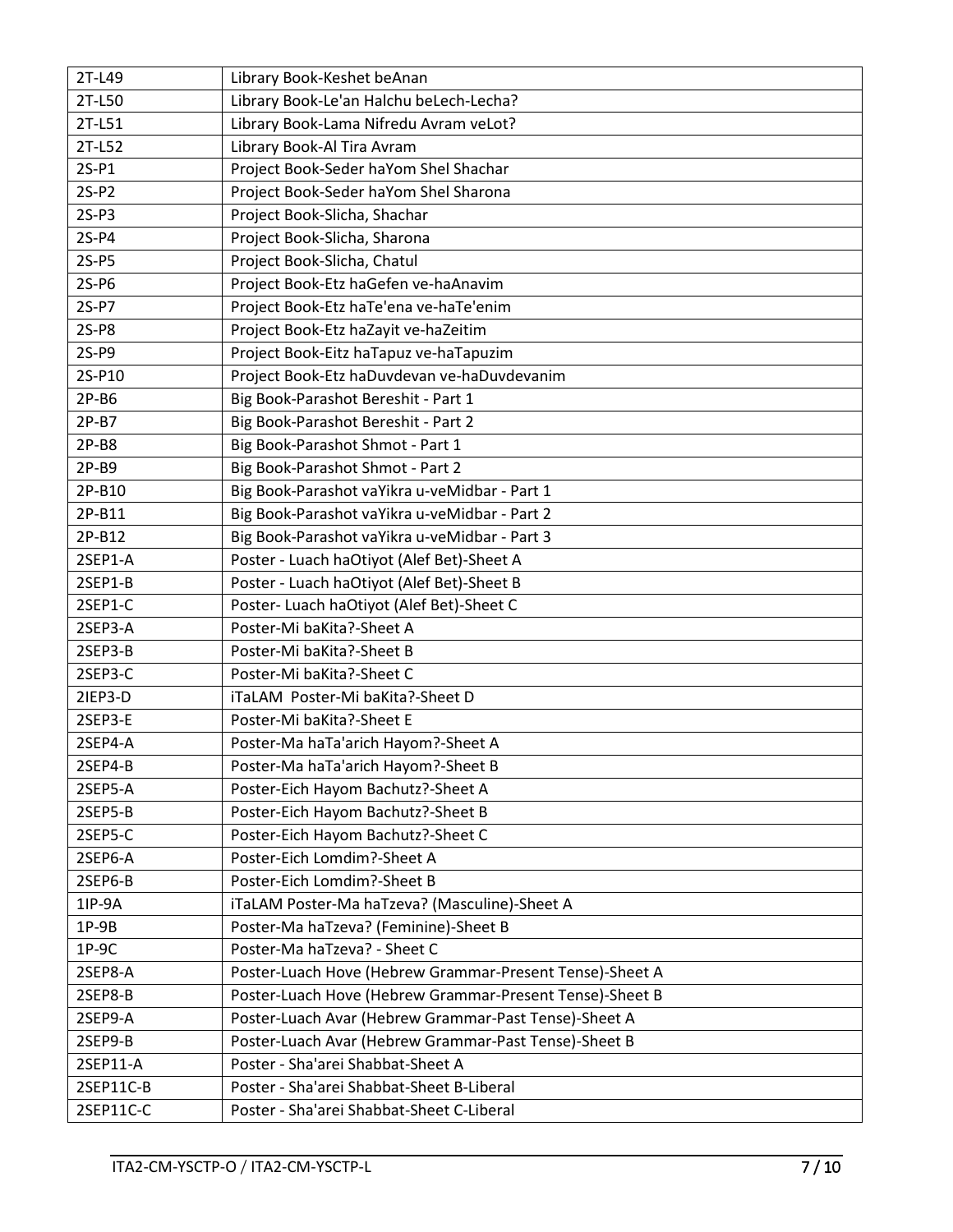| 2SEP12-A        | Poster - Israel Map-Sheet A                                |  |  |
|-----------------|------------------------------------------------------------|--|--|
| 2SEP12-B        | Poster - Israel Map-Sheet B                                |  |  |
| 2SEP12-C        | Poster - Israel Map-Sheet C                                |  |  |
| 2SEP13-A        | Poster - Kav haZman (Timeline)-Sheet A                     |  |  |
| 21EP13-B        | iTaLAM Poster - Kav haZman (Timeline)-Sheet B              |  |  |
| 2TEP14          | Poster - me-haTora laKita (From Biblical to Modern Hebrew) |  |  |
| 2PEP17-A        | Poster-Parashat haShavua-Sheet A                           |  |  |
| 2PEP17-B        | Poster-Parashat haShavua-Sheet B                           |  |  |
| 2PEP17-C        | Poster-Parashat haShavua-Sheet C                           |  |  |
| 2SET1-A         | Titles-Holiday Strips-Sheet 1                              |  |  |
| 2SET1-B         | Titles-Holiday Strips-Sheet 2                              |  |  |
| 2SET1-C         | Titles-Holiday Strips-Sheet 3                              |  |  |
| 2SET1-D         | Titles-Holiday Strips & Tov baKita-Sheet 4                 |  |  |
| IEP-1A          | iTaLAM-Eich Lomdim baMachshev Poster                       |  |  |
| IEP-1B          | iTaLAM-Eich Lomdim baMachshev Cards                        |  |  |
| 2S-EBP1-A-1,2   | Big Pictures-Tov baKita-Sheets 1,2                         |  |  |
| 2S-EBP1-A-3,4   | Big Pictures-Tov baKita-Sheets 3,4                         |  |  |
| 2S-EBP1-A-5,6   | Big Pictures-Tov baKita-Sheets 5,6                         |  |  |
| 2S-EBP1-A-7,8   | Big Pictures-Tov baKita-Sheets 7,8                         |  |  |
| 2S-EBP1-A-9,10  | Big Pictures-Tov baKita-Sheets 9,10                        |  |  |
| 2S-EBP1-A-11,12 | Big Pictures-Tov baKita-Sheets 11,12                       |  |  |
| 2S-EBP1-A-13,14 | Big Pictures-Tov baKita-Sheets 13,14                       |  |  |
| 2S-EBP1-B-1,2   | Big Pictures-Shana Tova & Chanuka - Sheets 1,2             |  |  |
| 2S-EBP1-B-3,4   | Big Pictures-Shana Tova & Chanuka - Sheets 3,4             |  |  |
| 2S-EBP1-B-5,6   | Big Pictures-Shana Tova & Chanuka - Sheets 5,6             |  |  |
| 2S-EBP1-B-7,8   | Big Pictures-Shana Tova & Chanuka - Sheets 7,8             |  |  |
| 2S-EBP1C-1,2    | Big Pictures-Tu biShvat & Purim - Sheets 1,2               |  |  |
| 2S-EBP1C-3,4    | Big Pictures-Tu biShvat & Purim - Sheets 3,4               |  |  |
| 2S-EBP1C-5,6    | Big Pictures-Tu biShvat & Purim - Sheets 5,6               |  |  |
| 2S-EBP1C-7,8    | Big Pictures-Tu biShvat & Purim - Sheets 7,8               |  |  |
| 2S-EBP1C-9-11   | Big Pictures-Tu biShvat & Purim - Sheets 9,10,11           |  |  |
| 2S-EBP1C-12-15  | Big Pictures-Tu biShvat & Purim - Sheets 12-15             |  |  |
| 2S-EBP1D-SHEET1 | Big Pictures-Pesach & Shavuot - Sheet 1                    |  |  |
| 2S-EBP1D-SHEET2 | Big Pictures-Pesach & Shavuot - Sheet 2                    |  |  |
| 2S-EBP1D-SHEET3 | Big Pictures-Pesach & Shavuot - Sheet 3                    |  |  |
| 2S-EBP1D-SHEET4 | Big Pictures-Pesach & Shavuot - Sheet 4                    |  |  |
| 2S-EBP1D-SHEET5 | Big Pictures-Pesach & Shavuot - Sheet 5                    |  |  |
| 2S-EBP1D-SHEET6 | Big Pictures-Pesach & Shavuot - Sheet 6                    |  |  |
| 2S-EBP1D-SHEET7 | Big Pictures-Pesach & Shavuot - Sheet 7                    |  |  |
| 2S-EBP1E-SHEET1 | Big Pictures-Israel - Sheet 1                              |  |  |
| 2S-EBP1E-SHEET2 | Big Pictures-Israel - Sheet 2                              |  |  |
| 2T-EBP2-1,2     | Big Pictures - Tora - Bereshit-Sheets 1,2                  |  |  |
| 2T-EBP2-3,4     | Big Pictures - Tora - Bereshit-Sheets 3,4                  |  |  |
| 2T-EBP2-5,6     | Big Pictures - Tora - Bereshit-Sheets 5,6                  |  |  |
| 2T-EBP2-7,8     | Big Pictures - Tora - Bereshit-Sheets 7,8                  |  |  |
| 2T-EBP2-9,10    | Big Pictures - Tora - Bereshit-Sheets 9,10                 |  |  |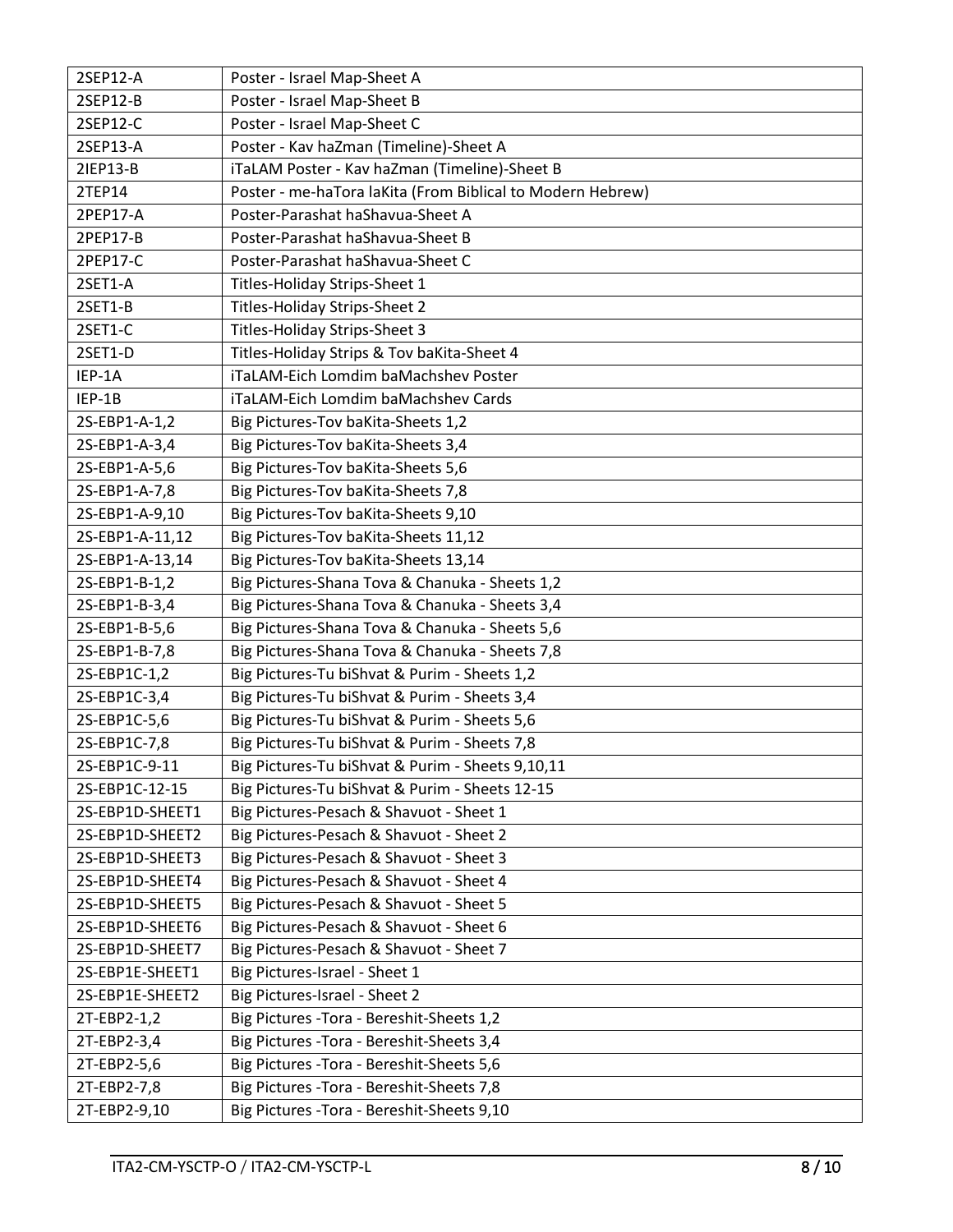| 2T-EBP2-11,12 | Big Pictures - Tora - Bereshit-Sheets 11,12   |
|---------------|-----------------------------------------------|
| 2T-EBP2-13,14 | Big Pictures - Tora - Bereshit-Sheets 13,14   |
| 2T-EBP2-15,16 | Big Pictures - Tora - Bereshit-Sheets 15,16   |
| 2T-EBP2-17,18 | Big Pictures - Tora - Bereshit-Sheets 17,18   |
| 2T-EBP2-19,20 | Big Pictures - Tora - Bereshit-Sheets 19,20   |
| 2T-EBP2-21,22 | Big Pictures - Tora - Bereshit-Sheets 21,22   |
| 2T-EBP2-23,24 | Big Pictures - Tora - Bereshit-Sheets 23,24   |
| 2T-EBP2-25,26 | Big Pictures - Tora - Bereshit-Sheets 25,26   |
| 2T-EBP2-27,28 | Big Pictures - Tora - Bereshit-Sheets 27,28   |
| 2T-EBP2-29,30 | Big Pictures - Tora - Bereshit-Sheets 29,30   |
| 2T-EBP2-31,32 | Big Pictures - Tora - Bereshit-Sheets 31,32   |
| 2T-EBP2-33,34 | Big Pictures - Tora - Bereshit-Sheets 33,34   |
| 2T-EBP2-35,36 | Big Pictures - Tora - Bereshit-Sheets 35,36   |
| 2T-EBP2-37,38 | Big Pictures - Tora - Bereshit-Sheets 37,38   |
| 2T-EBP2-39,40 | Big Pictures - Tora - Bereshit-Sheets 39,40   |
| 2T-EBP2-41,42 | Big Pictures - Tora - Bereshit-Sheets 41,42   |
| 2T-EBP2-43,44 | Big Pictures - Tora - Bereshit-Sheets 43,44   |
| 2T-EBP2-45,46 | Big Pictures - Tora - Bereshit-Sheets 45,46   |
| 2T-EBP3-1,2   | Big Pictures - Tora - No'ach-Sheets 1,2       |
| 2T-EBP3-3,4   | Big Pictures - Tora - No'ach-Sheets 3,4       |
| 2T-EBP3-5,6   | Big Pictures - Tora - No'ach-Sheets 5,6       |
| 2T-EBP3-7,8   | Big Pictures - Tora - No'ach-Sheets 7,8       |
| 2T-EBP3-9,10  | Big Pictures - Tora - No'ach-Sheets 9,10      |
| 2T-EBP3-11,12 | Big Pictures - Tora - No'ach-Sheets 11,12     |
| 2T-EBP3-13,14 | Big Pictures - Tora - No'ach-Sheets 13,14     |
| 2T-EBP3-15,16 | Big Pictures - Tora - No'ach-Sheets 15,16     |
| 2T-EBP3-17,18 | Big Pictures - Tora - No'ach-Sheets 17,18     |
| 2T-EBP3-19,20 | Big Pictures - Tora - No'ach-Sheets 19,20     |
| 2T-EBP3-21,22 | Big Pictures - Tora - No'ach-Sheets 21,22     |
| 2T-EBP3-23,24 | Big Pictures - Tora - No'ach-Sheets 23,24     |
| 2T-EBP3-25,26 | Big Pictures - Tora - No'ach-Sheets 25,26     |
| 2T-EBP3-27,28 | Big Pictures - Tora - No'ach-Sheets 27,28     |
| 2T-EBP3-29,30 | Big Pictures - Tora - No'ach-Sheets 29,30     |
| 2T-EBP3-31,32 | Big Pictures - Tora - No'ach-Sheets 31,32     |
| 2T-EBP3-33,34 | Big Pictures - Tora - No'ach-Sheets 33,34     |
| 2T-EBP4-1,2   | Big Pictures - Tora - Lech Lecha-Sheets 1,2   |
| 2T-EBP4-3,4   | Big Pictures - Tora - Lech Lecha-Sheets 3,4   |
| 2T-EBP4-5,6   | Big Pictures - Tora - Lech Lecha-Sheets 5,6   |
| 2T-EBP4-7,8   | Big Pictures - Tora - Lech Lecha-Sheets 7,8   |
| 2T-EBP4-9,10  | Big Pictures - Tora - Lech Lecha-Sheets 9,10  |
| 2T-EBP4-11,12 | Big Pictures - Tora - Lech Lecha-Sheets 11,12 |
| 2T-EBP4-13,14 | Big Pictures - Tora - Lech Lecha-Sheets 13,14 |
| 2T-EBP4-15,16 | Big Pictures - Tora - Lech Lecha-Sheets 15,16 |
| 2T-EBP4-17,18 | Big Pictures - Tora - Lech Lecha-Sheets 17,18 |
| 2T-EBP4-19,20 | Big Pictures - Tora - Lech Lecha-Sheets 19,20 |
| 2T-EBP4-21,22 | Big Pictures - Tora - Lech Lecha-Sheets 21,22 |